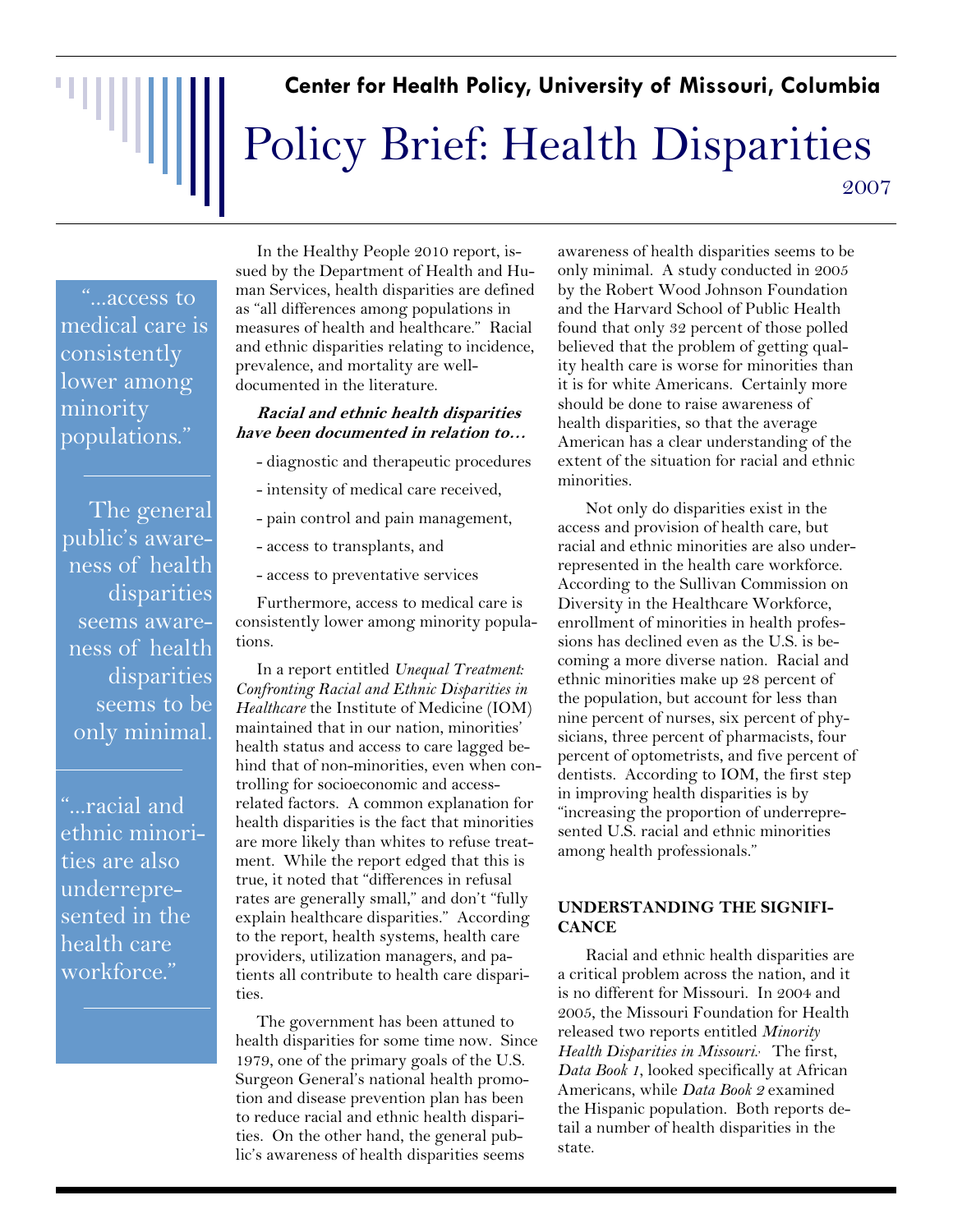#### **Specific racial and ethnic disparities in Missouri include…**

- The rate of inadequate prenatal care (per 100 births) is 8.5 for whites, in comparison to 19.2 for Hispanics and 21.9 for African Americans.
- The rate of diabetes deaths (per 100,000) is 23.2 for whites, in comparison to 35.1 for Hispanics and 49.9 for African Americans.
- African Americans are seven times more likely to have HIV or AIDS than whites.

The Missouri Foundation for Health is not alone in identifying health disparities in the state, as other studies have found evidence of racial and ethnic disparities in the areas of depression, Sudden Infant Death Syndrome (SIDS), and overall health status and access.<sup>5</sup>,

Racial and ethnic disparities in healthcare do not only affect minorities, they have an impact on all citizens. The 2000 Census estimates that by 2050 nearly 1 in 2 Americans will be a person of color. According to IOM, "this higher burden of disease and mortality among minorities has profound implications for all Americans, as it results in a less healthy nation and higher costs for health and rehabilitative are. All members of a community are affected by the poor health status of its least healthy members." An excellent example of this provided by IOM's *Unequal Treatment* report was that communicable diseases, such as tuberculosis, "know no racial/economic or socioeconomic boundaries." Higher rates of communicable disease in minority populations increase the likelihood of a potential outbreak – an outbreak that could affect individuals of every race and ethnicity.

The economic perspective also cannot be ignored. It is estimated that our nation's health care expenditures will reach \$3.6 trillion by 2013, or 18 percent of the GDP. According to IOM, health disparities can lead to improper management of chronic conditions or missed diagnoses, which results in increased costs that could have been avoided.

### **OPPORTUNTIES FOR IMPROVEMENT**

In IOM's report, several ideas are offered as ways to overcome health disparities.

#### **Recommendations for reducing and eliminating racial and ethnic health disparities…**

- increase awareness of disparities among general public as well as health care providers,
- avoid "fragmentation" of health plans along socioeconomic lines,
- increase representation of minorities among health professionals,
- enhance patient-provider communication, including the use of interpreter services,
- implement patient education programs, and
- conduct further research on the sources of health disparities and ways to eliminate them

The IOM report noted that all of the players in the health care system are contributors to health disparities. Therefore, "comprehensive, multi-level strategies" are needed in order for substantial change to occur.

#### **CONCLUSION**

In the state, efforts are already underway to try to conduct research and develop programs addressing racial and ethnic health disparities. The Centers for Health Policy at the University of Missouri and Washington University have partnered to share ideas, resources, and strategies targeting health disparities. This collaboration provides both a rural and urban look at this issue.

#### **The centers have identified specific objectives including…**

- developing an inventory model of health disparities resources,
- building a network of professionals, academics, and policy makers dedicated to reducing health disparities, and
- developing scientific research, outreach and training programs/initiatives specifically designed to eliminate identified disparities.

**Diabetes Rates, by ethnicity (per 100,000): Whites = 23.2 Hispanics = 35.1 Blacks = 49.9** 

**"All members of a community are affected by the poor health status of its least healthy members."** 

**- IOM** 

**Page 2**